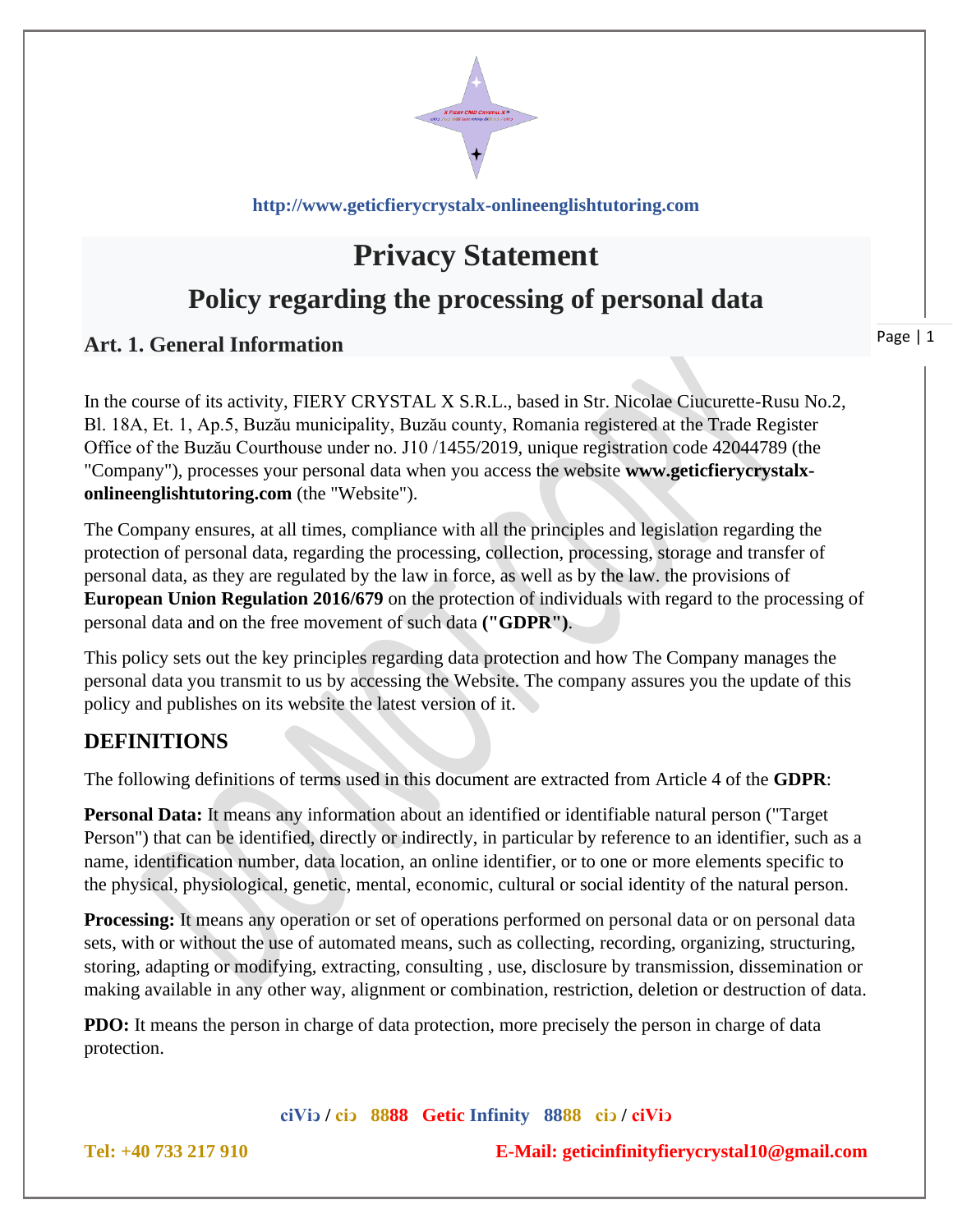

## **Art. 2. Categories of personal data**

We know the importance of your personal data and we are committed to protecting their privacy and security. Therefore, it is important for us to inform you about the processing of your personal data as a user of our Website, through this policy.

The categories of personal data processed by the Company vary depending on the interaction and the reports you record on our Website. Thus, your personal data may be provided by you within the various sections of the Website, in particular in the following situations: when you become a member of the Website, and when you complete the contact form of our Website.

#### **Article 2.1. Categories of data that can be processed:**

a) When completing the contact form available on the Website: first name, e-mail address, telephone number, Skype ID name;

b) When subscribing to the Website: e-mail, first name, last name, telephone number.

The data you provide must be real, accurate and up-to-date, and you have the right to provide it. The data mentioned in points a) - b) above, are provided by you on a voluntary basis when interacting with the Company according to the purpose transmitted by you. You are, therefore, responsible for the data you provide within the Website, both to us and to any third party who may be harmed by providing the data.

The Website may also collect certain information about your browsing and interactions with its various sections. We will store or access information and cookies files in your terminal equipment (computer, phone, tablet, etc.) only under the conditions described in the corresponding Cookies section. The categories of personal data that are processed concern: the time and date of accessing the site, as well as the IP address of the terminal from which the Website was accessed.

## **Article 2.2. The company can process the data mentioned in art. 2.1, above, for the following purposes:**

a) Marketing: transmission of newsletters to subscribers by means of communication such as e-mail, telephone; processing of this personal data is done based on your consent;

b) For the purpose of managing requests, complaints, suggestions: data processing for completing the contact form; processing of this personal data is performed based on your consent, as well as in the legitimate interest of the Company in order to resolve complaints, improve services, manage suggestions and requests sent to the Company;

#### **ciViↄ / ciↄ 8888 Getic Infinity 8888 ciↄ / ciViↄ**

**Tel: +40 733 217 910 E-Mail: geticinfinityfierycrystal10@gmail.com**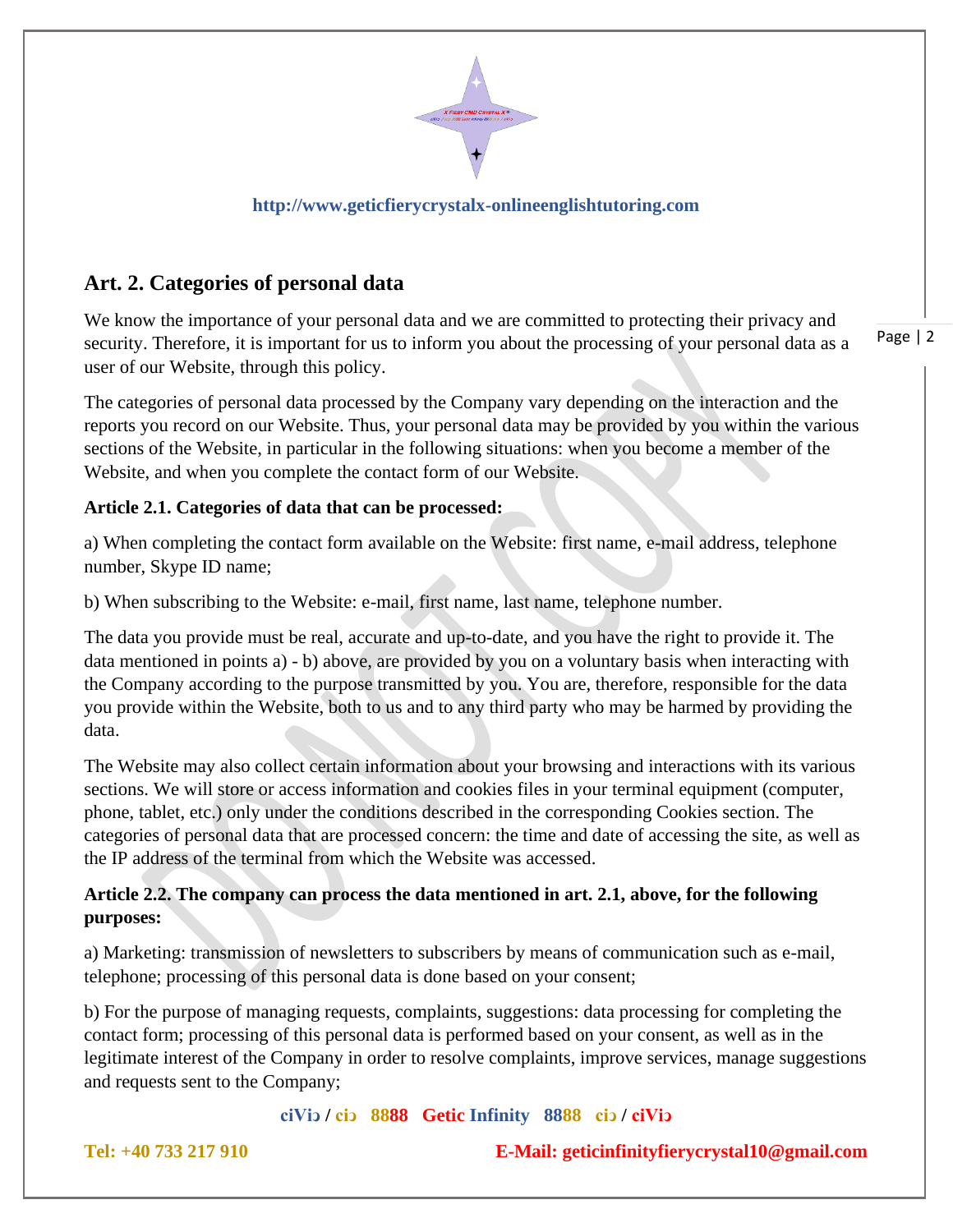

c) In the context of the processing of the data of the visitors of the Website, in order to ensure a good functioning of the Company's Website; the legal basis of the takeover is the legitimate interest of the Company to improve its services.

# **Art. 3. The basic principles regarding the processing of personal data**

Page | 3

The processing and management of your personal data is carried out in compliance with the following principles:

- $\triangleright$  It is open and transparent about what it does with the data and why it uses it;
- ➢ Keep data safe;
- $\triangleright$  Ensures that it always has a legal basis to manage the data;
- $\triangleright$  Collects and uses the minimum necessary data, thus respecting the principle of minimization;
- $\triangleright$  Keeps the data updated, correct and complete;
- $\triangleright$  Do not keep the data longer than necessary, ensuring the implementation of data retention periods, where there is no mandatory period provided by law;
- $\triangleright$  Respects the legal rights of the data subjects, regarding their personal data;
- ➢ Do not transfer the data abroad without taking the measures provided for the data transfer, and not before informing the data subjects in this regard.

#### **Art. 3.1. Fairness and transparency**

Personal data are processed legally, fairly and transparently in relation to the data subject. This is the basic principle and means that we use personal data only insofar as the persons entrusting them to the Company have been informed in advance about the use.

You may request from the Company, at any time, information on the following main issues:

- $\triangleright$  What kind of data will be collected:
- $\triangleright$  For what purpose will they be used;
- $\triangleright$  With whom they will be shared (if applicable);
- $\triangleright$  If they will be transferred to other countries;
- $\triangleright$  How long they will be kept;
- ➢ What rights do individuals have regarding their personal data;
- ➢ Indication of the contact channels through which the data subjects can exercise these rights.

Personal data will only be processed for the purpose communicated to the data subject. Subsequent modifications of the processing purpose will be communicated to the data subject, prior to the use of his personal data.

#### **ciViↄ / ciↄ 8888 Getic Infinity 8888 ciↄ / ciViↄ**

**Tel: +40 733 217 910 E-Mail: geticinfinityfierycrystal10@gmail.com**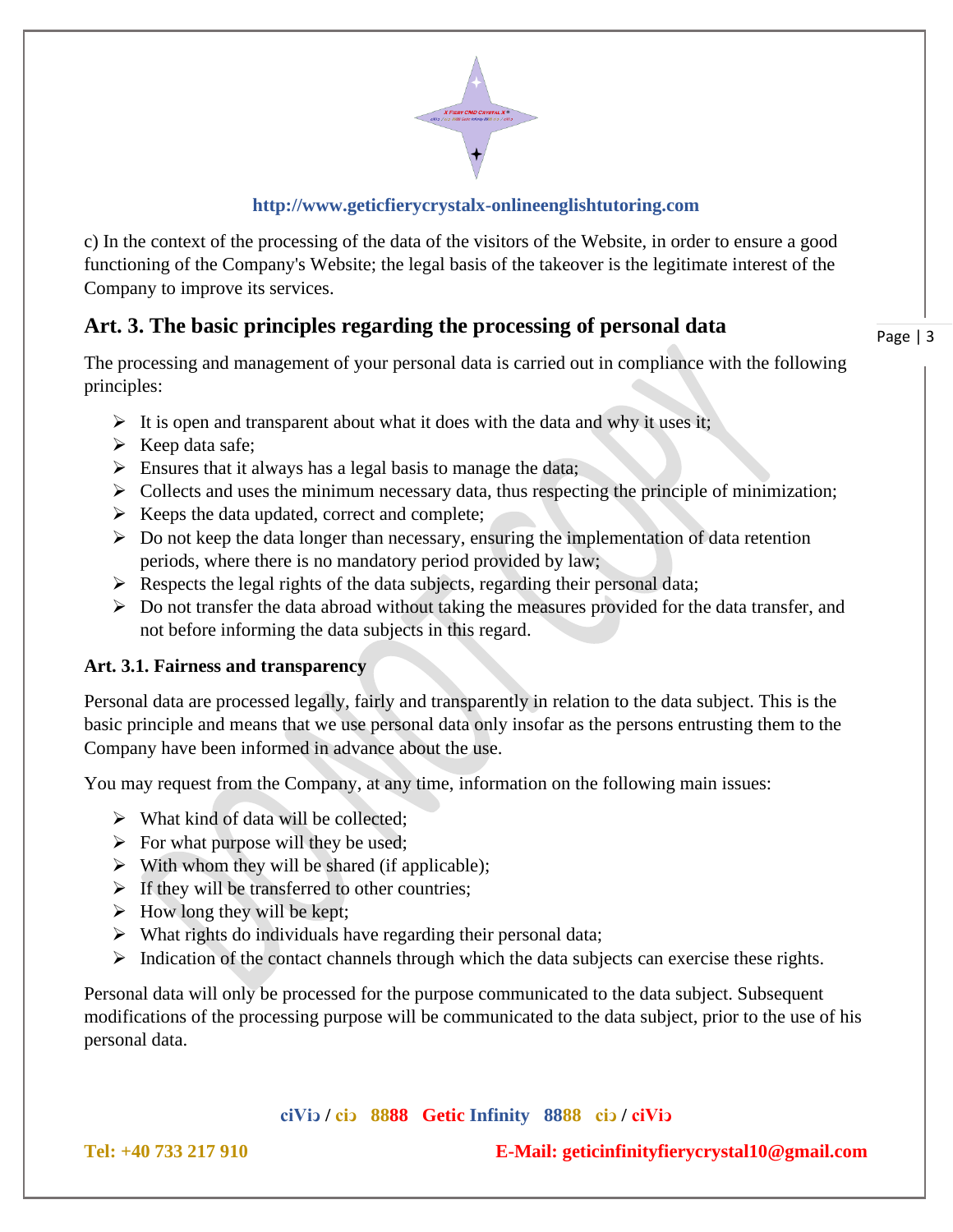

## **Article 3.2. Legality**

The Company understands to carry out all the processing activities both for a purpose well determined and related to its activity, but also confined to an appropriate legal justification, as well as in order to fulfill the legitimate interests of the Company in the context of carrying on its object of activity, as follows:

 $\triangleright$  subscription to the Company Website through which we will send new services launches, commercial communications regarding the promotions and campaigns carried out by the Company independently or in collaboration with one or more partners (if applicable), useful information about the services offered, etc.;

 $\triangleright$  offering answers in case of filling in the contact form;

#### **Article 3.3. Consent of the data subject**

Obtaining the consent of the person whose data is to be collected and processed, represents another legal basis provided by the GDPR, and the Company will process the personal data, only on the basis of your explicit and unequivocal consent, in all situations in which its necessity is required.

#### **Article 3.4. Data minimization**

Personal data will only be used when absolutely necessary and relevant to a particular process or project task.

If the use of personal data cannot be avoided, the Company will use only the minimum data necessary for the fulfillment of that purpose.

#### **Article 3.5. Accuracy of data**

Data protection legislation requires that personal data be kept accurate, complete and up to date. The Company will ensure the correction, supplementation, updating or deletion, as the case may be of inaccurate or incomplete data.

#### **Article 3.6. Period of data storage and storage**

We will keep your personal data for a period that does not exceed the period necessary to fulfill the purposes for which the data are processed, except where the legal provisions provide or oblige us otherwise.

So:

 $\triangleright$  regarding the subscription of the Company's Website, we will keep your e-mail address in the Website's database as long as your subscription is active; Once we receive your unsubscribe

#### **ciViↄ / ciↄ 8888 Getic Infinity 8888 ciↄ / ciViↄ**

**Tel: +40 733 217 910 E-Mail: geticinfinityfierycrystal10@gmail.com**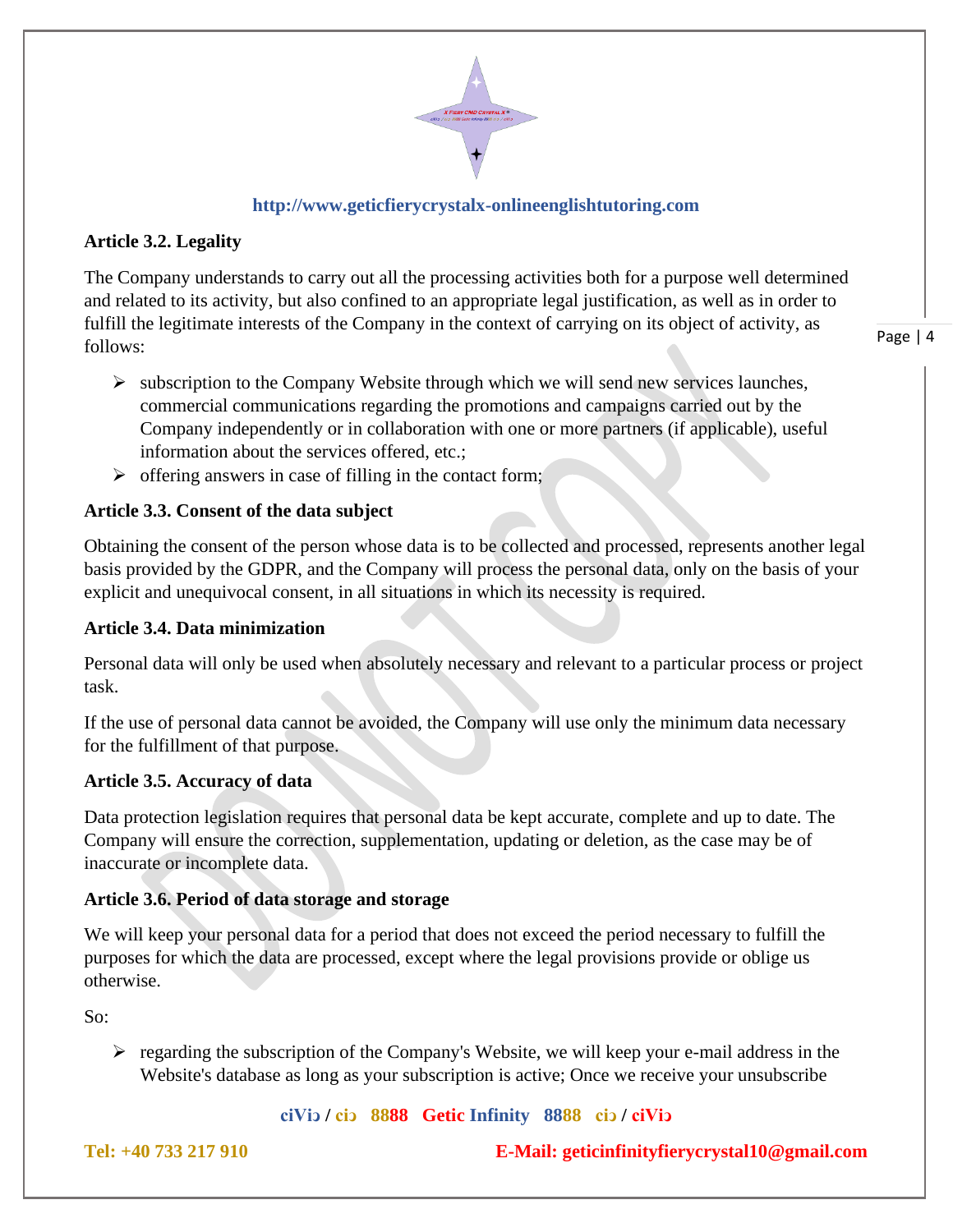

request, we will disable sending newsletters to your email address; at which time, the e-mail address will be deleted from the Website subscribers database;

- $\triangleright$  regarding the contact form, we will keep your personal data for the period necessary to respond to your messages and requests and to prove the correspondence carried with you, but not more than **1 year** after receiving them;
- $\triangleright$  regarding the analysis of website navigation and user interactions with the Website, we will keep data on your interactions for up to *3 years*.

The Company may delete your personal data when it deems it no longer necessary for the purposes for which it was collected.

We do not store information and do not access the information stored in your terminal equipment (computer, telephone, tablet, etc.) except with your prior consent or when these operations are performed solely for the purpose of transmitting a communication through an electronic communications network, or are strictly necessary for the purpose of providing an information society service expressly requested by you (for example, for storing information about your activities on the website or mobile or tablet application, for use with ease the website or mobile or tablet application for later access).

For the use of cookies for which your prior consent is required, the Website will ask for your consent through a banner displayed on the website at the time of accessing them. This banner gives you the option to accept cookies as well as the option to refuse them. If you have given your consent but have subsequently changed your mind, you can use the settings of your web browser (browser) to delete stored information or to refuse cookies. This personal data protection policy is available right above the contact form with us and in the footer of our Website.

#### **Article 3.7. Data security**

The Company provides and implements the technical and organizational security measures required by law and industry standards, to protect your personal data against accidental or unlawful destruction, loss, modification, disclosure or unauthorized access, as well as against any other form of illegal processing. We also take steps to ensure that we use your personal data exactly as described in this Policy and to respect your choices regarding the processing of your personal data.

## **Article 3.8. Disclosure to third parties**

Except as set out below, we will not disclose without authorization any information regarding your data. Based on your consent, express and unequivocal, provided in this way and only within the limits of the legislation in force or for the purpose of fulfilling a legal obligation and / or protecting for a legitimate interest, we may transmit your personal data to:

#### **ciViↄ / ciↄ 8888 Getic Infinity 8888 ciↄ / ciViↄ**

**Tel: +40 733 217 910 E-Mail: geticinfinityfierycrystal10@gmail.com**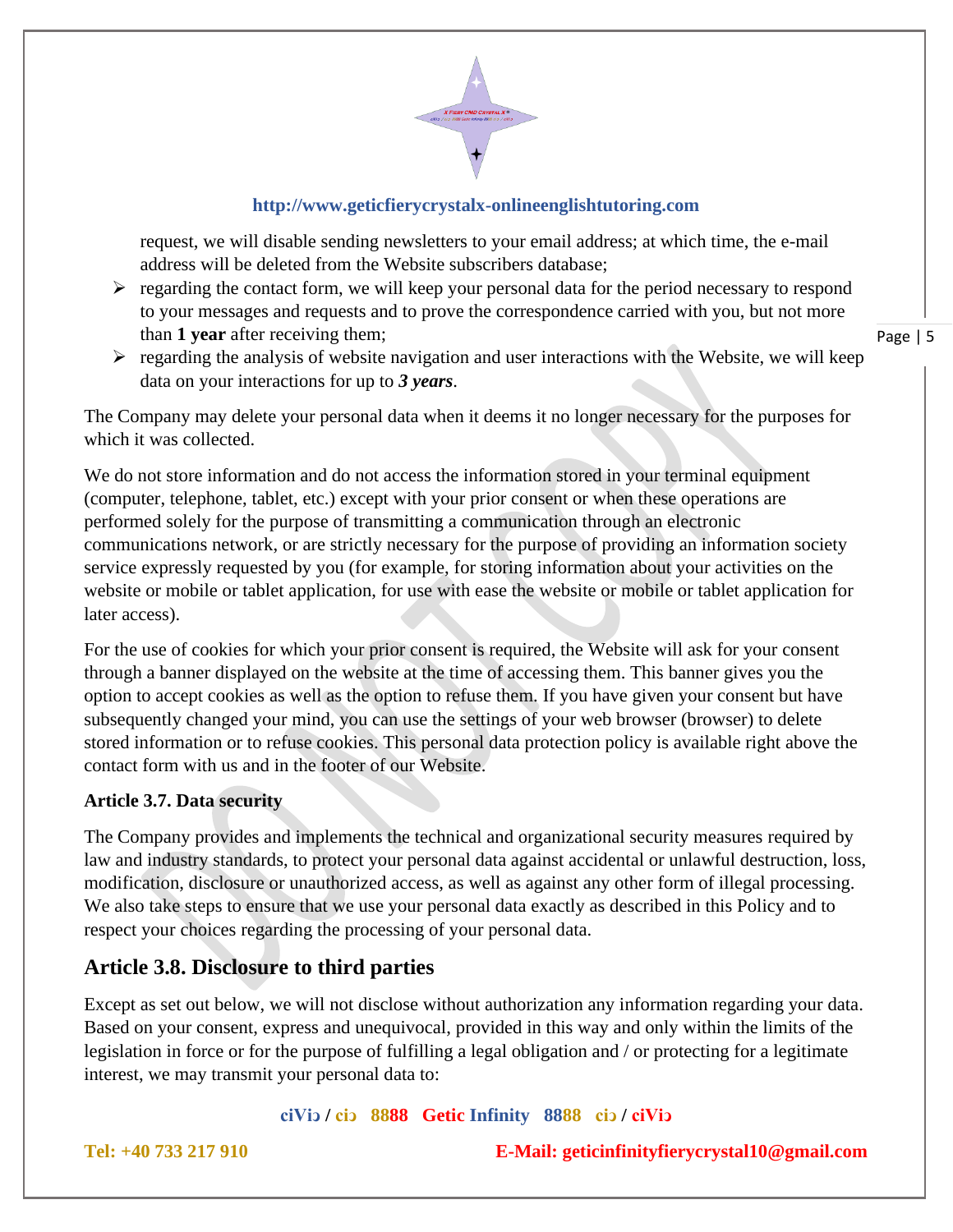

- $\triangleright$  Service providers in the following fields: marketing, administrative services and transaction processing;
- ➢ Other service providers, all having signed agreements to maintain the confidentiality of information;
- ➢ Organizations or companies that coordinate specific studies and which agree to keep the information received confidential;

Page | 6

- $\triangleright$  State agencies, governmental, if the law stipulates this;
- $\triangleright$  Other authorities and bodies, in order to fulfill our legislative obligations and / or to protect our legitimate interests;
- $\triangleright$  Other companies with which we can develop joint programs to offer our services on the market;
- ➢ Companies within Wix.com.

The transmission of your personal data to the aforementioned recipients will be done only on the basis of a commitment of confidentiality and to ensure an adequate level of security on their part, which guarantees that the personal data are kept safe.

# **Art. 4. The rights of natural persons**

According to the legal provisions in force, the data subjects benefit from the following rights:

- $\triangleright$  The right to be informed about how and why the use of personal data;
- $\triangleright$  The right to request copies of personal data held by an entity (including information contained in emails, instant messages, notes, etc.);
- $\triangleright$  The right to request the correction of any inaccuracies in their personal data;
- $\triangleright$  The right to order the deletion of personal data (including the definitive deletion of the Company's systems and of any systems of an outsourcing provider to which the Company has allowed access);
- $\triangleright$  The right to request the Company to cease the processing of personal data;
- $\triangleright$  The right to oppose the use of their personal data for direct marketing purposes;
- $\triangleright$  The right to have any personal data that has been provided to the Company transferred to another party (for example, another banking service provider) "in a structured, frequently used and automatically readable format"; and
- $\triangleright$  The right not to be subjected to a fully automated decision-making process (i.e. a decision generated by the system without a human contribution), if the result has a legal effect or a similar significant effect on the person concerned;
- ➢ The right to withdraw one's consent when it has been granted for processing purposes;
- ➢ The right to address the National Supervisory Authority for the Collection of Personal Data, if considered necessary.

#### **ciViↄ / ciↄ 8888 Getic Infinity 8888 ciↄ / ciViↄ**

**Tel: +40 733 217 910 E-Mail: geticinfinityfierycrystal10@gmail.com**